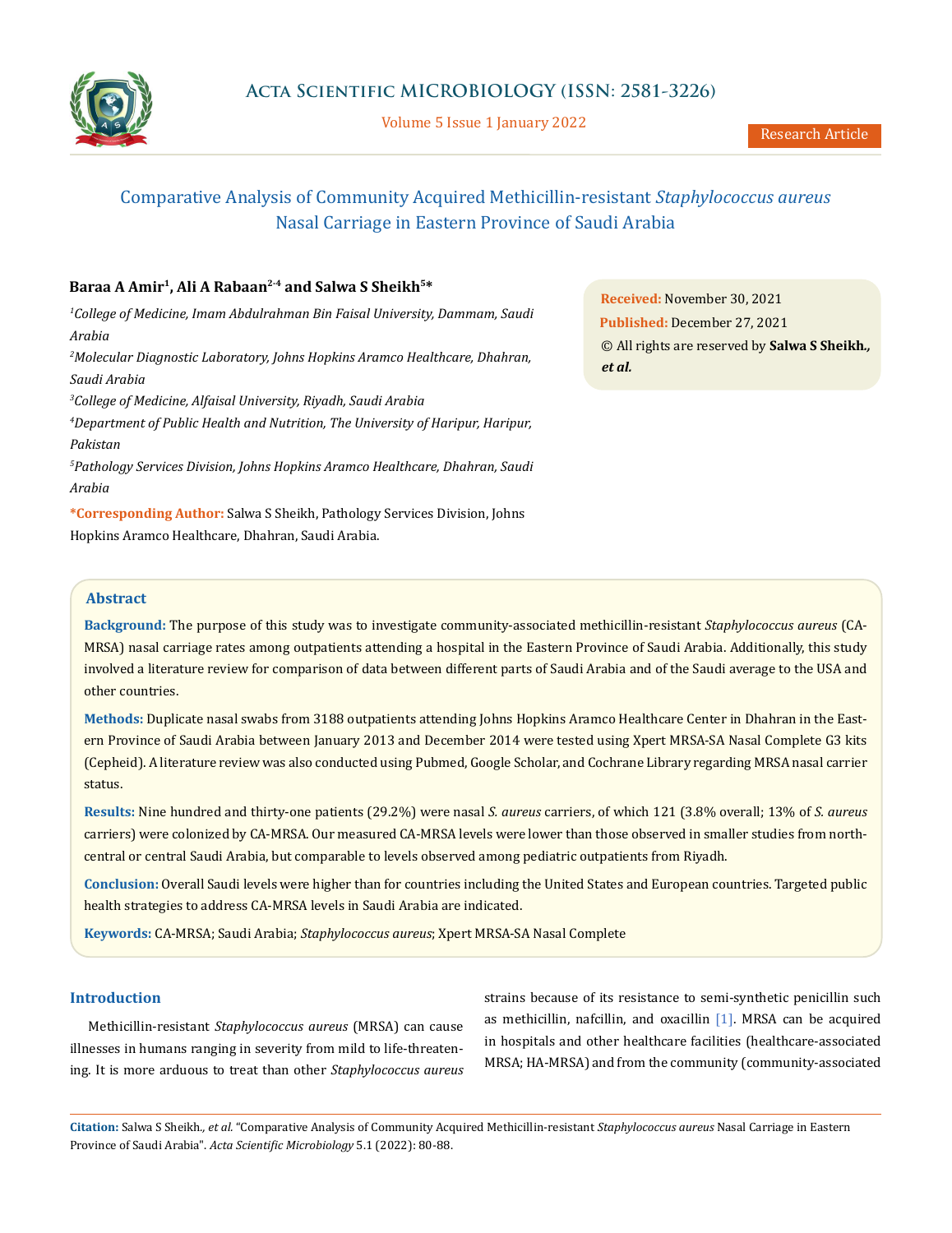MRSA; CA-MRSA). Globally, CA-MRSA has emerged as a significant public health threat, arising in previously healthy individuals in the community without established healthcare-associated risk factors. It is typically associated with skin and soft tissue infections (SS-TIs) arising in the community; for example, in patients presenting to emergency departments (EDs) in the United States of America (USA), CA-MRSA is the leading cause of SSTIs. According to the CDC definition, CA-MRSA is diagnosed if MRSA is observed in an outpatient or in an individual within 48 hours of hospitalization and when risk factors outlined for HA-MRSA are lacking [2]. However, conventional definitions have been challenged by changing epidemiology, with for example emergence of CA-MRSA in healthcare settings. Genotypically, a major difference between HA-MRSA and CA-MRSA is the Staphylococcal cassette chromosome (SCCmec) expressed; SCCmec types I, II and III are generally associated with HA-MRSA while types IV and V are associated with CA-MRSA. Most circulating MRSA strains are either SCCmec II or IV  $[3]$ . The predominant circulating strains of CA-MRSA vary between and within countries; while pulsed-field type USA300 predominates in the USA, it is uncommon in other countries, for example in Europe where individual countries have their own heterogenous molecular epidemiologies distinct from other European countries [4].

While many HA-MRSA studies have been conducted in Saudi Arabia, the same cannot be said regarding CA-MRSA, especially in the Eastern Province. Currently, there are no studies on occurrence and prevalence of CA-MRSA that draw data from large sample sizes in the Eastern Province of Saudi Arabia. Therefore, it is of the utmost importance to find more accurate data by analyzing a bigger sample size. Insights into CA-MRSA colonization patterns in Saudi Arabia would help inform detection, prevention and control strategies. The goal of this study was to investigate the prevalence of CA-MRSA nasal carriage among community members in the Eastern Province of Saudi Arabia when they were attending as outpatients for other health-related issues. In addition, this study involved conducting a literature review comparing data from different parts of Saudi Arabia and comparison of the Saudi average to the USA, as it is considered to be the benchmark of MRSA research across the world, and to other countries.

# **Methods**

### **Study population**

Duplicate nasal swabs were collected in advance from 3188 outpatients attending Johns Hopkins Aramco Healthcare Center (JHAH) in Dhahran in the Eastern province of Saudi Arabia between January 2013 and December 2014 as part of a quality control program in the hospital. This program was also followed by most other hospitals in the region in that time period as part of an active surveillance program, due to rising numbers of people being admitted to hospitals in Saudi Arabia with MRSA. The work was carried out in accordance with the Declaration of Helsinki.

# **PCR assay**

All the samples were tested using Xpert MRSA-SA Nasal Complete G3 kits (Cepheid), which are based on multiplex, real-time PCR to detect proprietary sequences for the *Staphylococcus* protein A (*spa*) gene, the methicillin/oxacillin resistance gene (*mecA*), and the staphylococcal cassette chromosome (SCCmec) inserted into the SA chromosomal attB site. This allows simultaneous detection of *spa*, to confirm the presence of *S. aureus*, and of *mecA* and the SCCmec/orfX junction to confirm the presence of MRSA. The basic sample preparation and PCR procedures were carried out according to the manufacturer's instructions, as described previously [5] PCRs were performed on the GeneXpert Dx System and results were obtained by measuring fluorescent signals and using embedded calculation algorithms. A Sample Processing Control (SPC) was included for each run to check that samples were correctly processed and that any *S. aureus* present was lysed efficiently, and for any specimen-associated inhibition of the real-time PCR assay. A Probe Check Control (PCC) was also included to check bead rehydration, reaction tube filling, integrity of the probe and stability of the fluorophore [5]. Results were recorded as NM0 (negative for CA-MRSA and *S. aureus*), NM8 (negative for CA-MRSA, positive for *S. aureus*) or PM0 (CA-MRSA positive), Invalid (presence or absence of MRSA cannot be verified; SPC failed; test should be repeated with the duplicate swab or alternative test performed), Error (presence or absence of MRSA cannot be verified; PCC failed; test aborted and should be repeated with the duplicate swab or alternative test performed) or No Result (insufficient data collected, e.g. stopping a test in progress). Nasal *S. aureus* and CA-MRSA carrier status in JHAH hospital outpatients were determined from the data.

### **Literature Review**

A literature review was conducted using Pubmed, Google Scholar, and Cochrane Library regarding MRSA nasal carrier status among outpatients and patients upon admission to healthcare facilities in Saudi Arabia and its regions for local comparison using

**Citation:** Salwa S Sheikh*., et al.* "Comparative Analysis of Community Acquired Methicillin-resistant *Staphylococcus aureus* Nasal Carriage in Eastern Province of Saudi Arabia". *Acta Scientific Microbiology* 5.1 (2022): 80-88.

81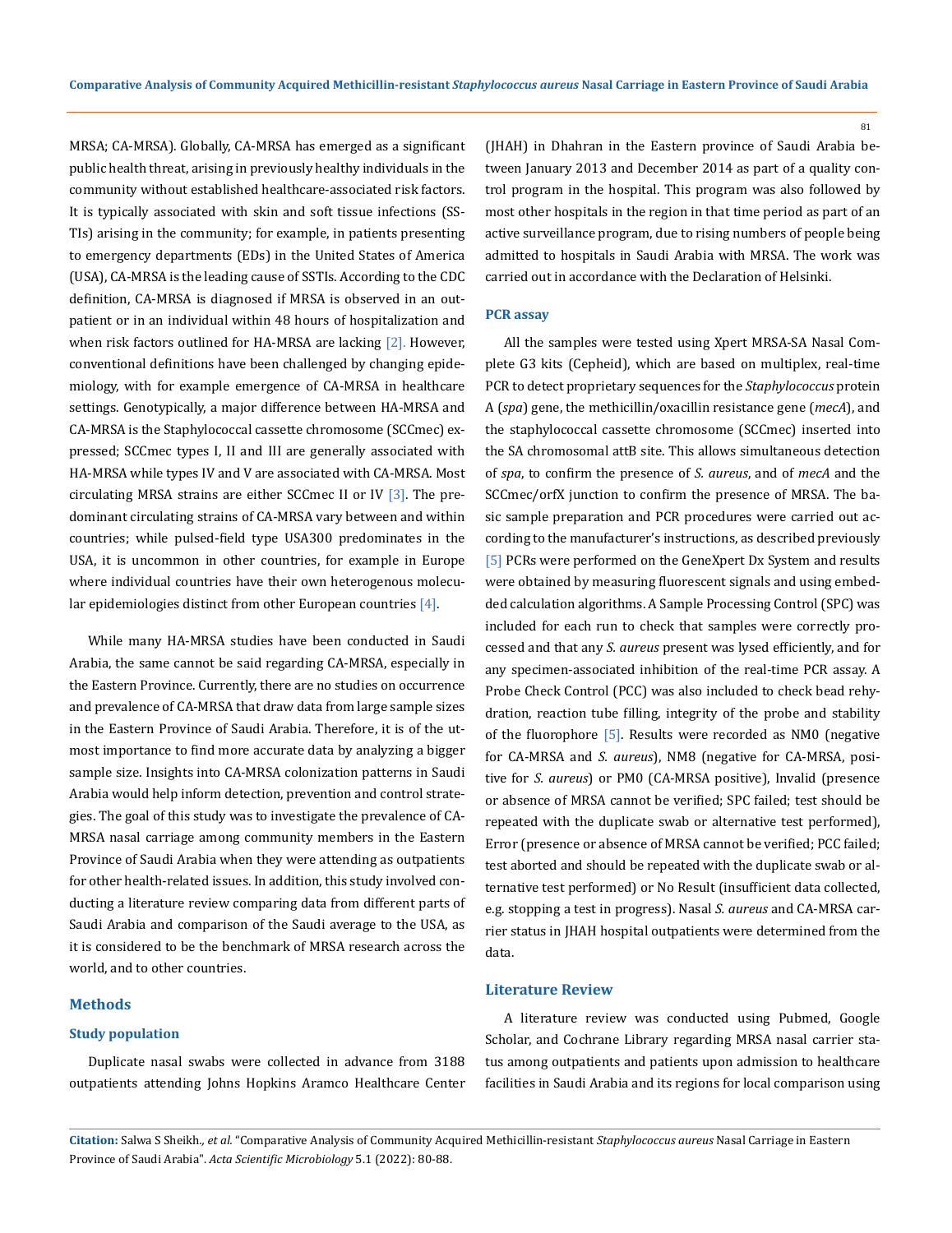combinations of keywords including 'community acquired', 'MRSA', 'nasal', 'nares', 'patients', 'outpatients' for studies carried out in the last ten years. A corresponding literature review was done for other continents and countries including the United States of America (USA), Europe, Australia and Asia in the last ten years for comparison with the Saudi Arabia findings and data. CA-MRSA nasal carrier rates in Saudi Arabia were compared with rates from other countries in order to assess the extent of geographic variability. From the data obtained, multiple comparative graphs were compiled.

# **Results**

A total of 3188 outpatients were screened for CA-MRSA/*S. aureus* carriage. Nine hundred and thirty-one patients (29.2%) were nasal *S. aureus* carriers (NM8 or PM0). Of these, 810 patients were nasal *S. aureus* carriers but not CA-MRSA carriers (NM8), of which 796 (98.3%) were Saudi. One hundred and twenty-one patients (3.8% overall) were colonized by CA-MRSA (PM0), of which 120 (99.2%) were Saudi. Thus, the average fraction of CA-MRSA among all *S. aureus* carriers was 13% (121 out of 931).

Male to female ratio for *S. aureus* colonization was 503:307 (62.1% male, 37.9% female), while male to female ratio for CA-MRSA was 62:59 (51.2% male, 48.8% female) (Figure 1). Outpatients with NM8 status were therefore significantly more likely to be male than female, whereas there was no significant difference in PM0 status between males and females (Figure 1; Chi-square statistic =  $5.2033$ ;  $p = 0.022544$  comparing gender distribution of NM8 versus PM0). There was no significant variation in distribution between PM0 and NM8 status according to age group of outpatients (Chi-square statistic =  $4.9539$ ; p =  $0.292$ ).





Based on our data gathered from the nasal swab tests, the overall carrier rate of CA-MRSA in Dhahran (JHAH) in the Eastern Province of Saudi Arabia was calculated to be 3.8%, while the percentage of *S. aureus* samples which were positive for MRSA was 13%. Literature analysis was carried out to identify studies on CA-MRSA prevalence in Saudi Arabia within the last ten years, and nine studies were identified (Table 1)  $[6-14]$ . Studies in which nasal carriage was specifically addressed and in which CA-MRSA overall carriage rates (as opposed to only as a percentage of *S. aureus*) could be inferred were limited to five in this time period (Table 1) [6-8,12, 13]. Three of these studies were performed on hospital outpatients or patients within 48 h of hospital admission  $[6-8]$ . For these three studies, nasal carriage rate of CA-MRSA in outpatients or patients upon hospital admission ranged from 4.6% in Riyadh (23.2% of *S. aureus*-positive samples), to 21.8% in Shaqra in central Saudi Arabia (53.3% of *S. aureus* samples) (Figure 2) [6-8]. Therefore, the mean nasal carrier rate of CA-MRSA among outpatients and patients upon hospital admission in Saudi Arabia based on the data collected from our study and from the literature is 13.9  $\pm$ 9.7% (mean ± SD). The mean *S. aureus* nasal carriage rate is 34.6 ± 11.0%. The mean proportion of *S. aureus* infections that are CA-MRSA among these patients is  $35.4 \pm 17.7$ %. The distribution of CA-MRSA carriage both overall and as a proportion of *S. aureus* that can be calculated for outpatients and patients upon hospital admission from these studies is summarized in figure 2.

82



**Figure 2**: CA-MRSA nasal carriage rates in Saudi Arabia.

The two other studies were carried out on medical students; a nasal CA-MRSA carriage rate of 1.0% was observed for Riyadh, while a 0% rate was observed in Jeddah (western Saudi Arabia) in the absence of clinical exposure  $[16,17]$ . In the Jeddah study, the carriage rate was 6.7% for medical students with clinical exposure, but in this case CA-MRSA cannot be inferred versus HA-MRSA [17].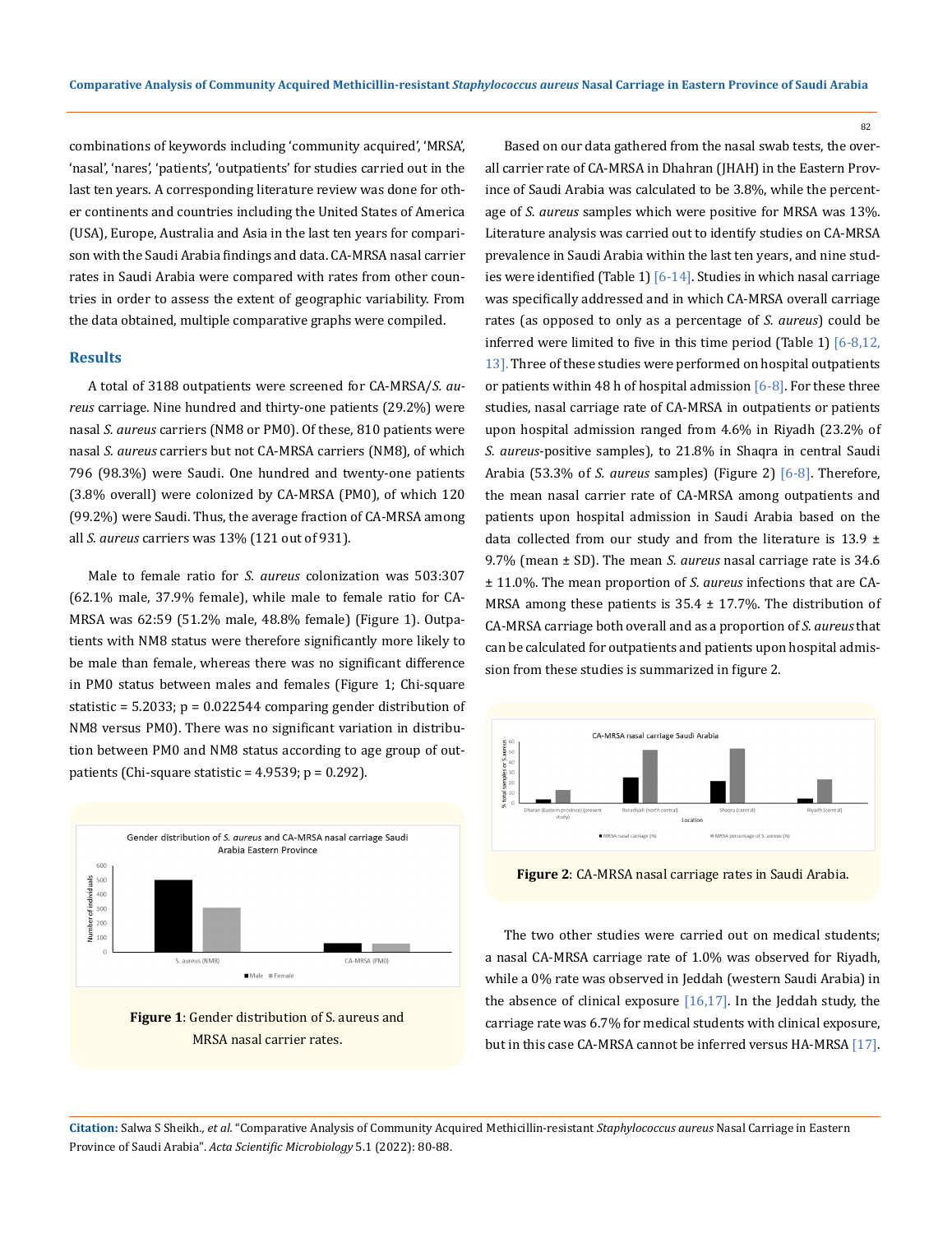|                                         |                             |                                                             |                            |                               |                                    |                                   | 83                           |
|-----------------------------------------|-----------------------------|-------------------------------------------------------------|----------------------------|-------------------------------|------------------------------------|-----------------------------------|------------------------------|
| <b>Place</b>                            | <b>Time period</b>          | <b>Patient and sample type</b>                              | <b>Sample size</b>         | S. aureus car-                | <b>MRSA</b> carriage               | <b>MRSA</b> as propor-            | <b>Reference</b>             |
|                                         |                             |                                                             |                            | riage                         | overall                            | tion of S. aureus                 |                              |
| Saudi Arabia                            |                             |                                                             |                            |                               |                                    |                                   |                              |
| Buradiyah City                          | July-October                | Primary care centre outpatients                             | 103                        | 48.5%                         | 25.2%                              | 52%                               | Abou-Shady.,                 |
| (north-central                          | 2011                        | Nasal samples                                               |                            |                               |                                    |                                   | et al. 2015                  |
| Saudi Arabia)                           |                             |                                                             |                            |                               |                                    |                                   |                              |
| Shaqra (central                         | October 2014-<br>March 2015 | Patients within 48 h of hospital admission<br>Nasal samples | 220                        | 40.9%                         | 21.8%                              | 53.3%                             | Alhuassaini.,<br>et al. 2016 |
| Saudi Arabia)                           |                             |                                                             |                            |                               |                                    | 23.2%                             |                              |
| Riyadh (central<br>Saudi Arabia)        | March-July 2015             | Outpatients (pediatric)<br>Nasal samples                    | 830                        | 19.8%                         | 4.6 %                              |                                   | Alaklobi., et<br>al. 2015    |
| Riyadh                                  | December 2013-              | Medical students                                            | 97                         | 33%                           | 1.0%                               | 3.1%                              | Sarkar., et al.              |
|                                         | April 2014                  | Nasal samples                                               |                            |                               |                                    |                                   | 2016                         |
| Makkah City                             | November                    | Community and hospitalised patients                         | Community: 124             | Not applicable                | Not determined                     | CA-MRSA: 31.5%                    | El-Amin., et                 |
| (western Saudi                          | 2009-October                | from single hospital                                        | Hospitalised:: 76          |                               |                                    | HA-MRSA: 52.6%                    | al. 2012                     |
| Arabia)                                 | 2010                        | All clinical isolates expressing S. aureus                  |                            |                               |                                    |                                   |                              |
|                                         |                             | (mainly wound, SSTI)                                        |                            |                               |                                    |                                   |                              |
| Makkah City                             | March-September             | Participant profile not specified (clinical                 | 206                        | Not applicable                | Not determined                     | CA-MRSA: 14.1%                    | Ashgar., et al.              |
|                                         | 2012                        | isolates from 5 hospitals)                                  |                            |                               |                                    | HA-MRSA: 34.5%                    | 2014                         |
|                                         |                             | All clinical isolates expressing S. aureus                  |                            |                               |                                    |                                   |                              |
| Jeddah (western                         | Not specified               | Participant profile not specified (clinical                 | 89                         | Not applicable                | Not determined                     | CA-MRSA: 34.8%                    | Al-Zahrani.,                 |
| Saudi Arabia)                           |                             | isolates from KAUH clinical microbiology)                   |                            |                               |                                    | HA-MRSA: 7.9%                     | et al. 2018                  |
|                                         |                             | All clinical isolates expressing S. aureus                  |                            |                               |                                    |                                   |                              |
| Jeddah                                  | September                   | Medical students:                                           | Clinical expo-<br>sure:150 | 25.3%                         | 6.7% (clinical                     | 26.3% (clinical                   | Zakai, 2015                  |
|                                         | 2014-January<br>2015        | Clinical exposure and non-clinical expo-<br>sure            | non-clinical expo-         |                               | exposure group)<br>0 (non-clinical | exposure group;<br>HA-MRSA or CA- |                              |
|                                         |                             | Nasal samples                                               | sure: 32                   |                               | exposure group)                    | MRSA status not                   |                              |
|                                         |                             |                                                             |                            |                               |                                    | specified))                       |                              |
| Taif (southwest                         | January                     | Participant profile not specified                           | 445                        | Not applicable                | Not determined                     | CA-MRSA: 5.8%                     | Eed., et al.                 |
| Saudi Arabia;                           | 2013-February               | All clinical isolates expressing S. aureus                  |                            |                               |                                    | HA-MRSA: 10.1%                    | 2016                         |
| Mecca province)                         | 2015                        |                                                             |                            |                               |                                    |                                   |                              |
| Other countries                         |                             |                                                             |                            |                               |                                    |                                   |                              |
| <b>United States</b>                    | October                     | Patients on admission to tertiary medical                   | 29371                      | Not specified                 | 11.1                               | Not specified                     | Marzec., et al.              |
| (Colorado)                              | 2007-September              | centre                                                      |                            |                               |                                    |                                   | 2016                         |
|                                         | 2013                        | Nasal samples                                               |                            |                               |                                    |                                   |                              |
| <b>United States</b>                    | June 2009-May               | ED patients on admission                                    | 400                        | 25.3%                         | 2.8%                               | 10.9%                             | Schechter-                   |
| (Boston)                                | 2010                        | Nasal samples                                               |                            |                               |                                    |                                   | Perkins., et                 |
|                                         |                             |                                                             |                            |                               |                                    |                                   | al. 2011                     |
| <b>United States</b><br>(10 EDs nation- | 2010-2012                   | ED patients with closed skin abscess<br>$(n=147)$           | See patient type<br>column | 53.1% (ab-<br>scess patients) | 25.2% (abscess<br>patients)        | 47.4% (abscess<br>patients)       | Albrecht., et<br>al. 2015    |
| wide)                                   |                             | ED patients with no abscess $(n=147)$                       |                            | 38.8% (no                     | 9.5% (no abscess)                  | 24.5% (no abscess)                |                              |
|                                         |                             | Nasal samples                                               |                            | abscess)                      |                                    |                                   |                              |
| <b>United States</b>                    | 2008-2010                   | Patients attending student and ambula-                      | 1000                       | 45.8%                         | 1.6%                               | 3.5%                              | Bearman., et                 |
| (Virginia)                              |                             | tory clinics                                                |                            |                               |                                    |                                   | al. 2010                     |
|                                         |                             | Nasal samples                                               |                            |                               |                                    |                                   |                              |
| <b>United States</b>                    | March-August                | Patients on admission to ICU (STAR*ICU                      | 5512                       | Not specified                 | 11.3%                              | Not specified                     | Nair., et al.                |
| (18 ICUs nation-                        | 2006                        | trial)                                                      |                            |                               |                                    |                                   | 2011                         |
| wide                                    |                             | Nasal samples                                               |                            |                               |                                    |                                   |                              |
| <b>United States</b>                    | November                    | Patients attending community health clin-                   | 129                        | 48.8%                         | 12.4%                              | 25.4%                             | Pardos de la                 |
| (New York met-                          | 2011-March 2013             | ics for SSTIs                                               |                            |                               |                                    |                                   | Gandara., et                 |
| ropolitan area)                         |                             | Nasal samples                                               |                            |                               |                                    |                                   | al. 2015                     |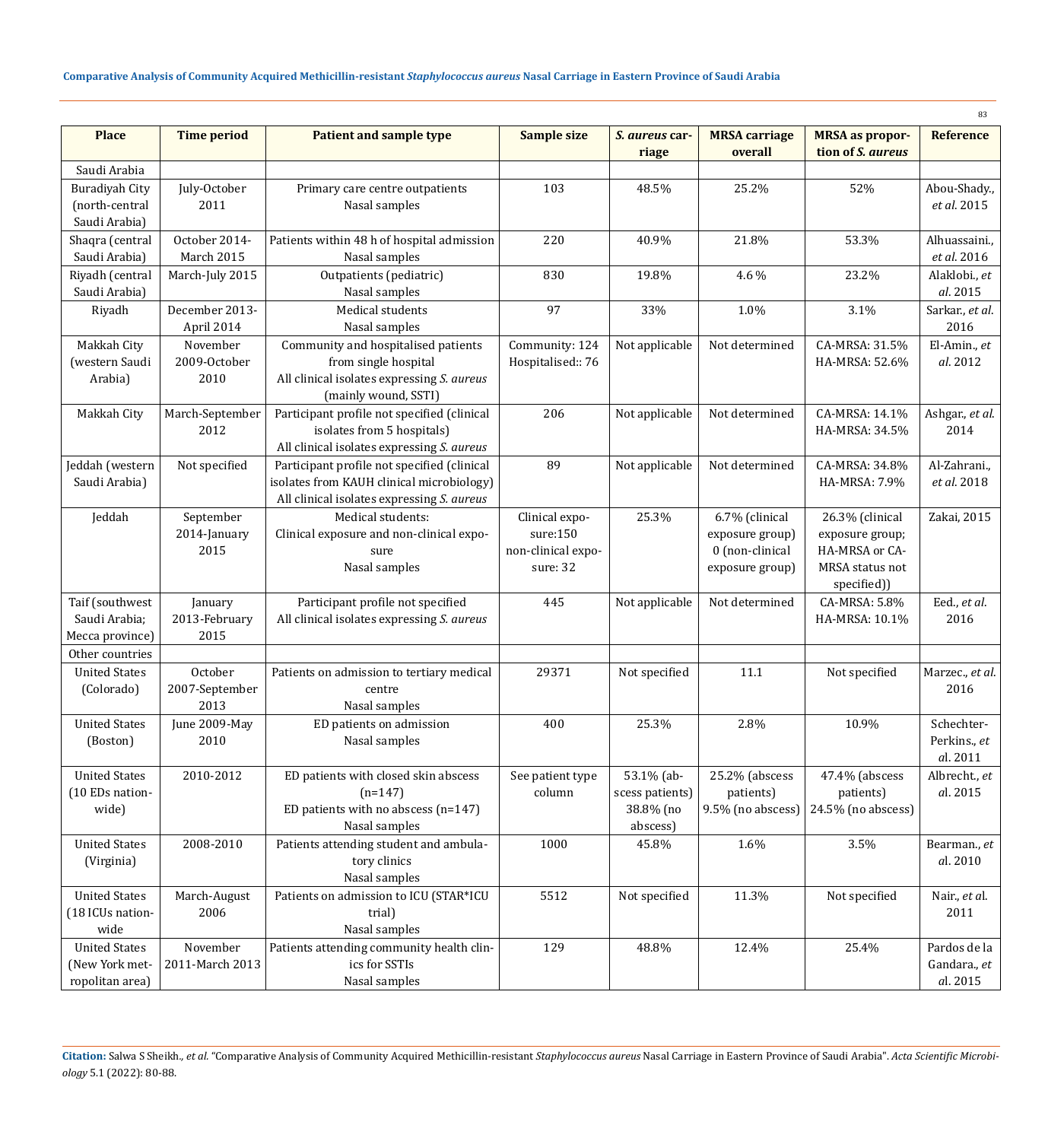### **Comparative Analysis of Community Acquired Methicillin-resistant** *Staphylococcus aureus* **Nasal Carriage in Eastern Province of Saudi Arabia**

|                 |                  |                                         |       |               |                |                   | 84                 |
|-----------------|------------------|-----------------------------------------|-------|---------------|----------------|-------------------|--------------------|
| Egypt           | July-October     | Primary care centre outpatients         | 103   | 52.4%         | 32.0%          | 52.0%             | Abou-Shady.,       |
|                 | 2011             | Nasal samples                           |       |               |                |                   | et al. 2015        |
| Tanzania        | March-August     | Patients immediately on admission to    | 258   | 34.5%         | 8.5%           | 24.7%             | Joachim., et       |
|                 | 2015             | regional hospitals                      |       |               |                |                   | al. 2017           |
|                 |                  | Nasal samples                           |       |               |                |                   |                    |
| <b>Brazil</b>   | January to April | Teaching hospital outpatients           | 300   | 42.3%         | 2.3% (communi- | 5.5% (community-  | Bes., et al.       |
|                 | 2017             | Nasal samples                           |       |               | ty-acquired)   | acquired)         | 2018               |
| <b>Brazil</b>   | March 2012-      | Teaching hospital patients immediately  | 702   | 25.6%         | 3%             | 11.7%             | Cavalcante.,       |
|                 | March 2013       | on admission                            |       |               |                |                   | et al. 2017        |
|                 |                  | Nasal samples                           |       |               |                |                   |                    |
| India           | April 2012-May   | Patients attending tertiary care centre | 683   | Not specified | 2.3%           | Not specified     | George., et al.    |
|                 | 2013             | Nasal samples                           |       |               |                |                   | 2016               |
| Europe (13 ICUs | May 2008-April   | Patients on ICU admission               | 8519  | Not specified | 3.9% (range 1% | Not determined    | Hetem., et al.     |
| in 8 countries) | 2011             | Nasal and wound swabs                   |       |               | to $7\%$ )     |                   | 2016               |
| Europe (GP      | November         | Patients attending GP surgeries         | 32206 | 21.6%         | 0.3% (range 0% | 1.3% (range 0% to | Den Heijer.,       |
| surgeries in 9  | 2010-August      |                                         |       |               | to $0.4\%$ )   | $2.1\%$           | <i>et al.</i> 2016 |
| countries)      | 2011             |                                         |       |               |                |                   |                    |
| United Kingdom  | 2012             | NHS general practice patient cross-     | 530   | 28%           | 1.9%           | $6.8\%$           | Gamblin et         |
|                 |                  | section                                 |       |               |                |                   | al. 2013           |
|                 |                  | Nasal samples                           |       |               |                |                   |                    |

**Table 1:** Studies on CA-MRSA nasal carriage rates in Saudi Arabia and worldwide.

ED: Emergency Department; ICU: Intensive Care Unit; SSTI: Skin and Soft Tissue Infection; NHS: National Health Service.

The USA average of MRSA nasal carriage among the whole community according to the Center for Disease Control and Prevention (CDC) is approximately 2% (https:// www.cdc.gov/mrsa/healthcare/index.html). Results from six papers covering a wide range of states in the USA suggest that the mean CA-MRSA nasal carriage is  $10.6 \pm 7.1\%$ among outpatients and patients upon admission to healthcare facilities [15-20] (Table 1). There is considerable geographical heterogeneity in carriage rates within the USA (Table 1).

Outpatients and patients attending at primary and tertiary healthcare centres have also been recently studied in other countries. In two recent studies from teaching hospitals in Brazil, CA-MRSA nasal carriage levels of 2.3% and 3% (mean 2.7 ± 0.4%) (5.5% and 11.7% of *S. aureus* levels respectively) were observed (Table 1) [21, 22]. Levels in studies from African countries were higher; Tanzania had a CA-MRSA nasal carrier rate of 8.5% (24.7% of *S. aureus*) in a study of patients admitted to a regional hospital, while Egypt had a CA-MRSA nasal carrier rate of 32.0% (52.0% of *S. aureus*) in a study on primary care center outpatients (Table 1)  $[6,23]$ . A large recent study on patients on ICU admission carried out in thirteen ICUs in eight countries in Europe indicated a mean CA-MRSA nasal carriage rate of 3.9%, with a range of 1-7%, while another large European study on patients attending GP surgeries in nine countries indicated a lower level of 0.3% CA-MRSA nasal carriage (range  $0\%$  to 0.4%) [4.24]. Within the study by Den Heijer., *et al*. (2016) [24], patients recruited within the UK had a mean CA-MRSA nasal carriage rate of 0.4%, whereas in another cross-sectional study of 530 NHS general practice patients a figure of 1.9% (6.8% of S. aureus samples) was obtained, indicating the variability across studies  $[24,25]$ . For a study of patients attending a tertiary care center in India, the CA-MRSA nasal carriage rate was 2.3% [26]. Figure 3 summarizes mean CA-MRSA nasal carriage rates across a range of countries, including Saudi Arabia, with percentage of *S. aureus* included where it was determined.



**Figure 3**: CA-MRSA nasal carrier rates worldwide.

Citation: Salwa S Sheikh., et al. "Comparative Analysis of Community Acquired Methicillin-resistant Staphylococcus aureus Nasal Carriage in Eastern Province of Saudi Arabia". Acta Scientific Microbi*ology* 5.1 (2022): 80-88.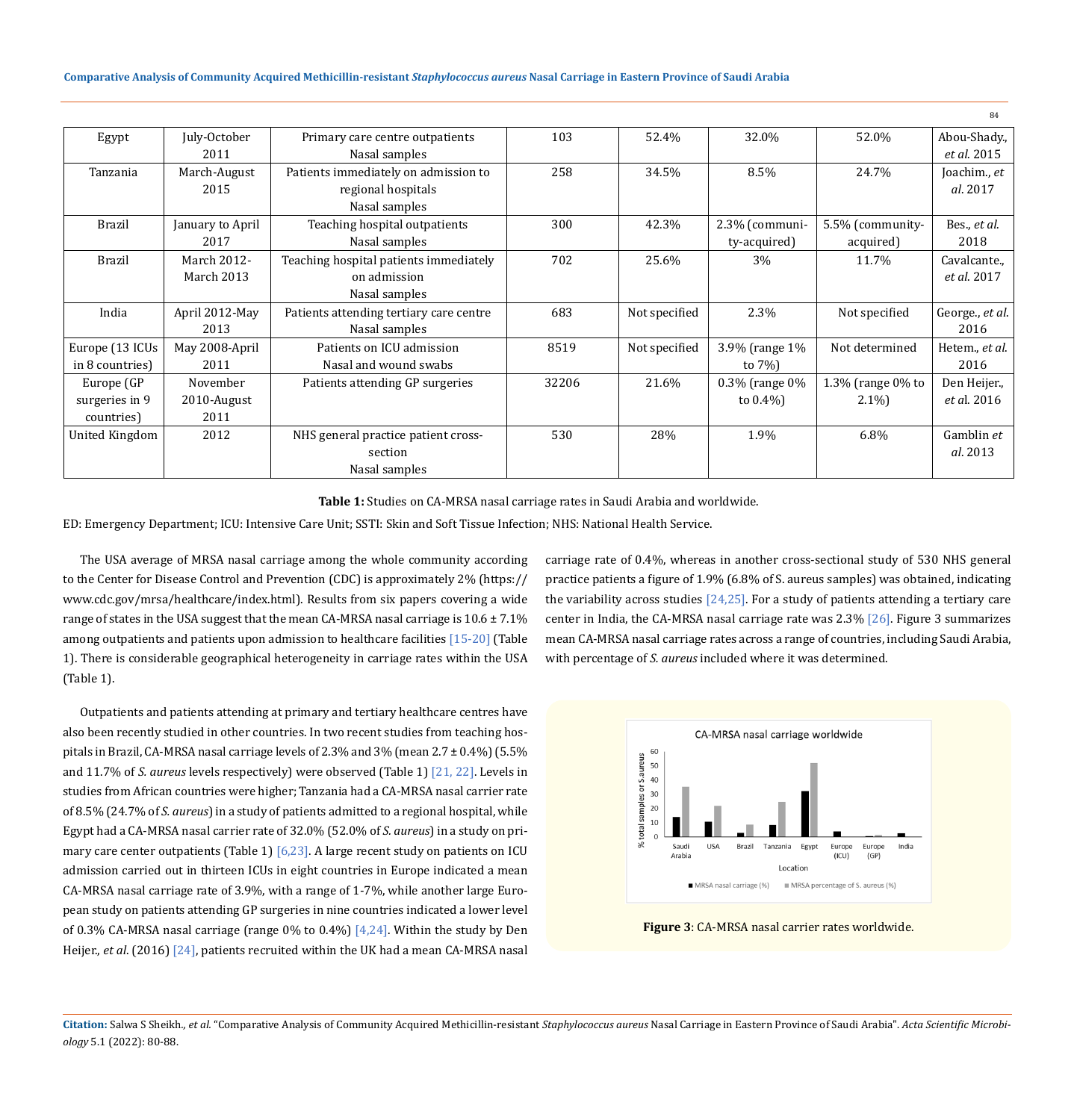#### 85

### **Discussion and Conclusion**

Approximately one third of people carry *S. aureus* in their nasal cavity. MRSA infections first emerged in the 1960s and were confined mostly to healthcare settings, presenting as a hospital acquired infection  $[27]$ . By the 1980s, reports emerged of MRSA acquired in the community outside healthcare facilities, becoming steadily more frequent from the 1990s [27]. While CA-MRSA tends to be associated with less serious conditions than HA-MRSA, primarily SSTIs, these conditions can be chronic or recurrent and if neglected they can lead to more serious conditions including necrotizing pneumonia, sepsis, and osteomyelitis [27]. In many parts of the world CA-MRSA has emerged as the leading cause of SSTIs in the community  $[28]$ . There have been few studies examining CA-MRSA colonization prevalence either in Saudi Arabia generally, or the Eastern Province in particular. MRSA colonization is an important risk factor for subsequent MRSA infection and its transmission. Anterior nares are the primary site of colonization; although MRSA can colonize other areas of the body such as the throat and groin  $[29]$ . In addition, open-skin wounds and device sites are important colonization sites for MRSA [30]. Thus, analysis of the nasal carriage levels of CA-MRSA in the Eastern Province, and comparison to other regions of Saudi Arabia, as well as to the USA and other countries, would be helpful in identifying the scale of the problem and addressing shortcomings in infection prevention and control in the Saudi Arabia healthcare system and workplaces.

Global CA-MRSA outbreaks have been reported from multiple countries including the USA, New Zealand, and Saudi Arabia, more commonly in groups such as impoverished adults in medically underprivileged areas, players of team sports, incarcerated persons, military recruits, intravenous drug abusers, postpartum women, men who have sex with men, the elderly, neonates, children in daycare centers and those with history of colonization or recent infection with CA-MRSA strains  $[27,31]$ . These groups are more subject to combinations of risk factors including close contact, crowded living conditions, skin abrasions, poor hygiene and sharing of equipment or needles. Infections due to MRSA have become a burden on healthcare resources. Studies show that although total hospital-onset MRSA bloodstream infection rates may remain relatively stable, infections by CA-MRSA are responsible for an increasing proportion of cases of MRSA infections (from 24% to 49%)  $[32]$ .

In this study, we used results from more than 3000 patients to determine CA-MRSA carriage rates in outpatients at Johns Hopkins Aramco Healthcare Center (JHAH) in Dhahran in the Eastern Province of Saudi Arabia. An earlier study in the Eastern Province was carried out on 600 patients admitted to King Fahad Hospital in Al Hofuf between January and March 2004. Results indicated an overall CA-MRSA nasal carrier rate of 1.2%, or 5.7% of *S. aureus* samples [33]. Our study therefore indicated a higher CA-MRSA nasal carrier rate for patients attending our institution between January 2013 and December 2014. This increase in CA-MRSA carriage rates within the Eastern Province is consistent with indications from a previous study from our institution which showed that CA-MRSA rates increased among inpatients admitted between 2004 and 2009 while HA-MRSA cases decreased  $[34]$ . The increase in CA-MRSA levels compared to HA-MRSA levels is also consistent with experience in other countries, including the USA and China [35,36]. Our measured CA-MRSA levels were lower than those observed in smaller studies from Saudi Arabia on patients attending healthcare facilities in north-central (Buradiyah) or central (Shaqra), but comparable to levels observed among pediatric outpatients in a recent study from Riyadh [6-8].

Geographic heterogeneity in CA-MRSA prevalence and its occurrence relative to HA-MRSA is a phenomenon also observed in other countries. For example, in the USA, a study of blood cultures from bacteremia patients from five academic medical centers revealed that while CA-MRSA expression levels relative to HA-MRSA stayed stable in three centers between 2008 and 2011, it increased threefold in one center and declined in another center [37]. The overall MRSA carrier rate in the United States is 2% as reported by the CDC, although there is no distinction made between HA-MRSA and CA-MRSA in this figure. Prevalence levels also vary between countries in Europe [4,38]. Within healthy European populations, carriage levels have been shown to vary from 0.3% in healthy children in Hungary to 8.8% of healthy adults in Malta  $[39,40]$ . There is also genotypic diversity in CA-MRSA expression worldwide. In the USA, the USA300 type is predominant while in Europe and Asia there is clonal heterogeneity between countries, including in Saudi Arabia [4,11,38,41].

Recent studies have indicated an overall decline in both total MRSA and in CA-MRSA levels, for example in hospitals in the USA, however the decline in prevalence varies geographically [42,43]. Moreover, while hospitalization related to MRSA-expressing SSTIs declined in the USA between 2010 and 2014, there was no real change in invasive infection levels [35]. Our study results suggest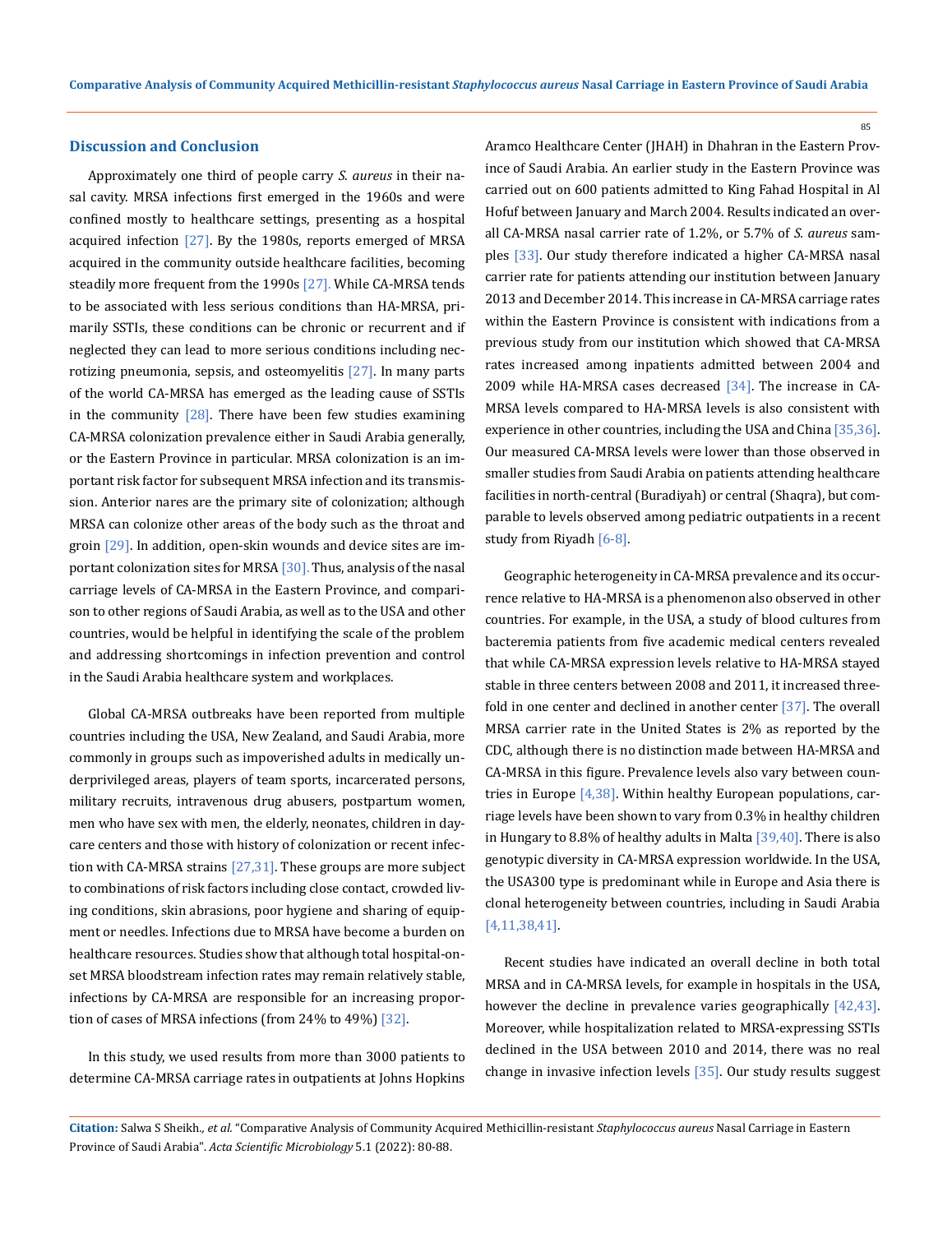that in Saudi Arabia the CA-MRSA nasal carriage levels are increasing and that there is variability between regions. Our examination of the literature on CA-MRSA nasal carriage among outpatients and patients upon admission to healthcare facilities in other countries showed that levels in Saudi Arabia are higher than in many other countries including the USA and most European countries. These high levels are occurring in a context where Saudi Arabia is ranked at 26 in terms of its healthcare system in the world by the World Health Organization (WHO) [\[www.who.int/healthinfo/paper30.](http://www.who.int/healthinfo/paper30.pdf) [pdf](http://www.who.int/healthinfo/paper30.pdf)]. Carrier levels of CA-MRSA among patient groups in northcentral (Buradiyah) and central (Shaqra) were alarmingly high at 25.2% and 21.8% respectively  $[6,7]$ . Meanwhile, a recent study from the King Abdulaziz University Hospital in Jeddah in western Saudi Arabia showed that CA-MRSA was present in 34.8% of 89 clinical isolates expressing *S. aureus* [11]. A study on *S. aureus* clinical isolates from a hospital in Makkah City, also in western Saudi Arabia, similarly indicated that CA-MRSA was present in 31.5% of *S. aureus* isolates [9]. The western region of Saudi Arabia is subject to an influx of millions of pilgrims each year for the Hajj and Umrah pilgrimages. According to the Saudi government, nearly two million individuals performed Hajj in 2016  $[44]$ . Many of these are from countries of with limited healthcare infrastructure. The western region is therefore potentially most vulnerable to CA-MRSA outbreaks and dissemination of a wide variety of CA-MRSA strains. Efforts to address the threat of CA-MRSA arising in the community in Saudi Arabia need to take this into account. Other factors to be considered include poor infection control method implementation in the community that aim at reducing the transmission of diseases and thus theoretically reduce the overall carrier rate of CA-MRSA. Moreover, there may be many hospital workers who carry MRSA and act as reservoirs for the pathogen; when these individuals mix with the general public, this could increase the prevalence of MRSA in that community.

Limitations of our study include the fact that we did not carry out genetic analysis of the samples to determine SCCmec type. Also, comparisons with the literature are complicated by factors such as lack of uniformity in sample collection and analysis methods and in selection of patients. Nevertheless, our study expands the information available on CA-MRSA carrier levels in Saudi Arabia and should help inform public health strategies in combating this issue.

# **Ethical Approval**

The study was approved by the Institutional Review Board (IRB) of Johns Hopkins Aramco Healthcare

### **Competing Interests**

The authors declare no competing interests.

## **Authors' contributions**

All authors have read and agreed to the final version of this manuscript and have equally contributed to its content and to the management of the case.

## **Conflict of Interest**

None declared.

## **Research Funding**

None declared.

# **Bibliography**

- 1. ["Methicillin-Resistant Staphylococcus Aureus \(MRSA\)". Cen](http://www.cdc.gov/mrsa/index.html)[ters for Disease Control and Prevention, Centers for Disease](http://www.cdc.gov/mrsa/index.html) [Control and Prevention, 6 June \(2018\).](http://www.cdc.gov/mrsa/index.html)
- 2. Naimi TS., *et al*. "Comparison of community- and health careassociated methicillin-resistant Staphylococcus aureus infection". *Journal of the American Medical Association* 290 (2003): 2976-2984.
- 3. [Shore AC and Coleman DC. "Staphylococcal cassette chromo](https://pubmed.ncbi.nlm.nih.gov/23499303/)some *mec*[: recent advances and new insights".](https://pubmed.ncbi.nlm.nih.gov/23499303/) *International [Journal of Medical Microbiology](https://pubmed.ncbi.nlm.nih.gov/23499303/)* 303 (2013): 350-359.
- 4. Hetem DJ., *et al*[. "Molecular epidemiology of MRSA in 13 ICUs](https://pubmed.ncbi.nlm.nih.gov/26424737/) from eight European countries". *[Journal of Antimicrobial Che](https://pubmed.ncbi.nlm.nih.gov/26424737/)motherapy* [71.1 \(2016\): 45-52.](https://pubmed.ncbi.nlm.nih.gov/26424737/)
- 5. [Rabaan AA and Bazzi AM. "Variation in MRSA identification re](https://pubmed.ncbi.nlm.nih.gov/28185823/)[sults from different generations of Xpert MRSA real-time PCR](https://pubmed.ncbi.nlm.nih.gov/28185823/)  testing kits from nasal swabs". *[Journal of Infection and Public](https://pubmed.ncbi.nlm.nih.gov/28185823/)  Health* [10 \(2017\): 799-802.](https://pubmed.ncbi.nlm.nih.gov/28185823/)
- 6. Abou Shady HM., *et al*. "*Staphylococcus aureus* nasal carriage among outpatients attending primary health care centers: a comparative study of two cities in Saudi Arabia and Egypt". *Brazilian Journal of Infectious Diseases* 19 (2015): 68-76

**Citation:** Salwa S Sheikh*., et al.* "Comparative Analysis of Community Acquired Methicillin-resistant *Staphylococcus aureus* Nasal Carriage in Eastern Province of Saudi Arabia". *Acta Scientific Microbiology* 5.1 (2022): 80-88.

86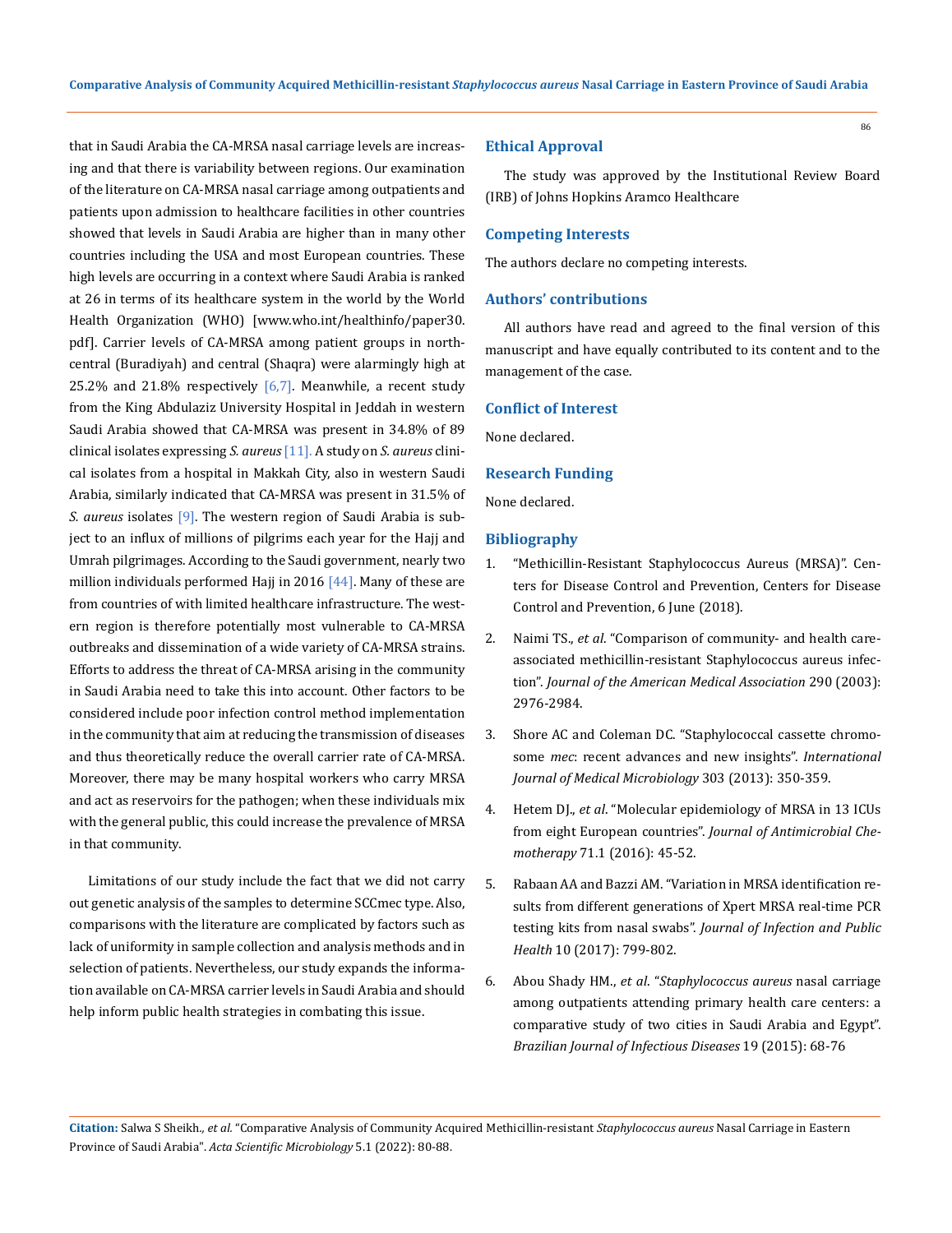- 7. [Alhussaini MS. "Methicillin-resistant](https://pubmed.ncbi.nlm.nih.gov/29023028/) *Staphylococcus aureus*  [nasal carriage among patients admitted at Shaqra General](https://pubmed.ncbi.nlm.nih.gov/29023028/)  Hospital in Saudi Arabia". *[Pakistan Journal of Biological Sci](https://pubmed.ncbi.nlm.nih.gov/29023028/)ences* [19 \(2016\): 233-238.](https://pubmed.ncbi.nlm.nih.gov/29023028/)
- 8. Alaklobi F., *et al*[. "The prevalence of community-associated](https://pubmed.ncbi.nlm.nih.gov/30805452/)  methicillin-resistant *[Staphylococcus aureus](https://pubmed.ncbi.nlm.nih.gov/30805452/)* among outpatient [children in a tertiary hospital: a prospective observational](https://pubmed.ncbi.nlm.nih.gov/30805452/)  study in Riyadh, Saudi Arabia". *[International Journal of Pediat](https://pubmed.ncbi.nlm.nih.gov/30805452/)[rics and Adolescent Medicine](https://pubmed.ncbi.nlm.nih.gov/30805452/)* 2 (2015): 136-140.
- 9. [El Amin NM and Faidah HS. "Methicillin-resistant](https://pubmed.ncbi.nlm.nih.gov/22871621/) *Staphylococcus aureus* [in the western region of Saudi Arabia: prevalence](https://pubmed.ncbi.nlm.nih.gov/22871621/)  [and antibiotic susceptibility pattern".](https://pubmed.ncbi.nlm.nih.gov/22871621/) *Annals of Saudi Medicine* [32 \(2012\): 513-516.](https://pubmed.ncbi.nlm.nih.gov/22871621/)
- 10. [Asghar AH. "Molecular characterization of methicillin-resis](https://pubmed.ncbi.nlm.nih.gov/25097499/)tant *Staphylococcus aureus* [isolated from tertiary care hospi](https://pubmed.ncbi.nlm.nih.gov/25097499/)tals". *[Pakistan Journal of Medical Sciences](https://pubmed.ncbi.nlm.nih.gov/25097499/)* 3 (2014): 698-702.
- 11. Al-Zahrani I., *et al*[. "Impact of mass migrations on the clonal](https://pubmed.ncbi.nlm.nih.gov/30477918/)  [variation of clinical Staphylococcus aureus strains isolated](https://pubmed.ncbi.nlm.nih.gov/30477918/)  [from the Western region of Saudi Arabia".](https://pubmed.ncbi.nlm.nih.gov/30477918/) *Journal of Infection [and Public Health](https://pubmed.ncbi.nlm.nih.gov/30477918/)* (2018).
- 12. Sarkar A., *et al*[. "Antimicrobial resistance and virulence mark](https://pubmed.ncbi.nlm.nih.gov/26796298/)ers in methicillin sensitive *[Staphylococcus aureus](https://pubmed.ncbi.nlm.nih.gov/26796298/)* isolates as[sociated with nasal colonization".](https://pubmed.ncbi.nlm.nih.gov/26796298/) *Microbial Pathogenesis* 93 [\(2016\): 8-12.](https://pubmed.ncbi.nlm.nih.gov/26796298/)
- 13. [Zakai SA. "Prevalence of methicillin-resistant](https://www.jnsmonline.org/article.asp?issn=2589-627X;year=2019;volume=2;issue=4;spage=226;epage=230;aulast=Albusayes) *Staphylococcus aureus* [nasal colonization among medical students in Jeddah,](https://www.jnsmonline.org/article.asp?issn=2589-627X;year=2019;volume=2;issue=4;spage=226;epage=230;aulast=Albusayes)  Saudi Arabia". *[Saudi Medical Journal](https://www.jnsmonline.org/article.asp?issn=2589-627X;year=2019;volume=2;issue=4;spage=226;epage=230;aulast=Albusayes)* 36 (2015): 807-812.
- 14. Eed EM., *et al*[. "Molecular characterisation of Panton-Valentine](https://pubmed.ncbi.nlm.nih.gov/27934826/)  [leucocidin-producing methicillin-resistant](https://pubmed.ncbi.nlm.nih.gov/27934826/) *Staphylococcus aureus* [clones isolated from the main hospitals in Taif, KSA".](https://pubmed.ncbi.nlm.nih.gov/27934826/) *In[dian Journal of Medical Microbiology](https://pubmed.ncbi.nlm.nih.gov/27934826/)* 34 (2016): 476-482.
- 15. [Marzec NS and Bessesen MT. "Risk and outcomes of methicil](https://pubmed.ncbi.nlm.nih.gov/27038392/)lin-resistant *[Staphylococcus aureus](https://pubmed.ncbi.nlm.nih.gov/27038392/)* (MRSA) bacteremia among [patients admitted with and without MRSA nares colonization".](https://pubmed.ncbi.nlm.nih.gov/27038392/)  *[American Journal of Infection Control](https://pubmed.ncbi.nlm.nih.gov/27038392/)* 44 (2016): 405-408.
- 16. Schechter-Perkins E., *et al*[. "Prevalence and predictors of nasal](https://pubmed.ncbi.nlm.nih.gov/21239081/)  [and extranasal staphylococcal colonization in patients pre](https://pubmed.ncbi.nlm.nih.gov/21239081/)[senting to the emergency department".](https://pubmed.ncbi.nlm.nih.gov/21239081/) *Annals of Emergency Medicine* [57 \(2011\): 492-499.](https://pubmed.ncbi.nlm.nih.gov/21239081/)

17. Albrecht VS., *et al*[. "Staphylococcus aureus colonization and](https://pubmed.ncbi.nlm.nih.gov/26292314/)  [strain type at various body sites among patients with a closed](https://pubmed.ncbi.nlm.nih.gov/26292314/)  [abscess and uninfected controls at U.S. emergency depart](https://pubmed.ncbi.nlm.nih.gov/26292314/)ments". *[Journal of Clinical Microbiology](https://pubmed.ncbi.nlm.nih.gov/26292314/)* 53 (2015): 3478-3484.

87

- 18. Bearman GML., *et al*[. "Nasal carriage of inducible dormant and](https://pubmed.ncbi.nlm.nih.gov/20116313/)  [community-associated methicillin-resistant](https://pubmed.ncbi.nlm.nih.gov/20116313/) *Staphylococcus aureus* [in an ambulatory population of predominantly univer](https://pubmed.ncbi.nlm.nih.gov/20116313/)sity students". *[International Journal of Infectious Diseases](https://pubmed.ncbi.nlm.nih.gov/20116313/)* 14 [\(2010\): e18-e24.](https://pubmed.ncbi.nlm.nih.gov/20116313/)
- 19. Nair N., *et al*[. "Molecular epidemiology of methicillin-resistant](https://pubmed.ncbi.nlm.nih.gov/22011531/)  [Staphylococcus aureus \(MRSA\) among patients admitted to](https://pubmed.ncbi.nlm.nih.gov/22011531/)  [adult intensive care units: the STAR\\*ICU trial".](https://pubmed.ncbi.nlm.nih.gov/22011531/) *Infection Con[trol and Hospital Epidemiology](https://pubmed.ncbi.nlm.nih.gov/22011531/)* 32 (2011): 1057-1063.
- 20. Pardos de la Gandara., *et al*[. "Molecular Types of methicillin](https://pubmed.ncbi.nlm.nih.gov/26063853/)resistant *[Staphylococcus aureus](https://pubmed.ncbi.nlm.nih.gov/26063853/)* and methicillin-sensitive *S. aureus* [strains causing skin and soft tissue infections and nasal](https://pubmed.ncbi.nlm.nih.gov/26063853/)  [colonization, identified in community health centers in New](https://pubmed.ncbi.nlm.nih.gov/26063853/)  York City". *[Journal of Clinical Microbiology](https://pubmed.ncbi.nlm.nih.gov/26063853/)* 53 (2015): 2648- [2658.](https://pubmed.ncbi.nlm.nih.gov/26063853/)
- 21. Bes TM., *et al*[. "Prevalence of methicillin-resistant](https://pubmed.ncbi.nlm.nih.gov/30365641/) *Staphylococcus aureus* [colonization in individuals from the community in](https://pubmed.ncbi.nlm.nih.gov/30365641/)  the city of Sao Paulo, Brazil". *[Revista do Instituto de Medicina](https://pubmed.ncbi.nlm.nih.gov/30365641/)  [Tropical de São Paulo](https://pubmed.ncbi.nlm.nih.gov/30365641/)* 60 (2018): 1.
- 22. Cavalcante FS., *et al*[. "Characteristics of methicillin-resistant](https://pubmed.ncbi.nlm.nih.gov/28751036/)  *Staphylococcus aureus* [in patients on admission to a teaching](https://pubmed.ncbi.nlm.nih.gov/28751036/)  hospital in Rio de Janeiro, Brazil". *[American Journal of Infection](https://pubmed.ncbi.nlm.nih.gov/28751036/)  Control* [45 \(2017\): 1190-1193.](https://pubmed.ncbi.nlm.nih.gov/28751036/)
- 23. Joachim A., *et al*[. "Prevalence of methicillin-resistant](https://pubmed.ncbi.nlm.nih.gov/28830510/) *Staphylococcus aureus* [carriage on admission among patients attending](https://pubmed.ncbi.nlm.nih.gov/28830510/)  [regional hospitals in Dar es Salaam, Tanzania".](https://pubmed.ncbi.nlm.nih.gov/28830510/) *BMC Research Notes* [10 \(2017\): 417.](https://pubmed.ncbi.nlm.nih.gov/28830510/)
- 24. den Heijer CDJ., *et al*[. "Prevalence and resistance of commen](https://pubmed.ncbi.nlm.nih.gov/23473661/)sal *Staphylococcus aureus*[, including meticillin-resistant S au](https://pubmed.ncbi.nlm.nih.gov/23473661/)[reus, in nine European countries: a cross-sectional study".](https://pubmed.ncbi.nlm.nih.gov/23473661/) *The [Lancet Infectious Diseases](https://pubmed.ncbi.nlm.nih.gov/23473661/)* 13 (2013): 409-415.
- 25. Gamblin J., *et al*[. "Nasal self-swabbing for estimating the preva](https://pubmed.ncbi.nlm.nih.gov/23222858/)lence of *[Staphylococcus aureus](https://pubmed.ncbi.nlm.nih.gov/23222858/)* in the community". *Journal of [Medical Microbiology](https://pubmed.ncbi.nlm.nih.gov/23222858/)* 62 (2013): 437-440.

**Citation:** Salwa S Sheikh*., et al.* "Comparative Analysis of Community Acquired Methicillin-resistant *Staphylococcus aureus* Nasal Carriage in Eastern Province of Saudi Arabia". *Acta Scientific Microbiology* 5.1 (2022): 80-88.